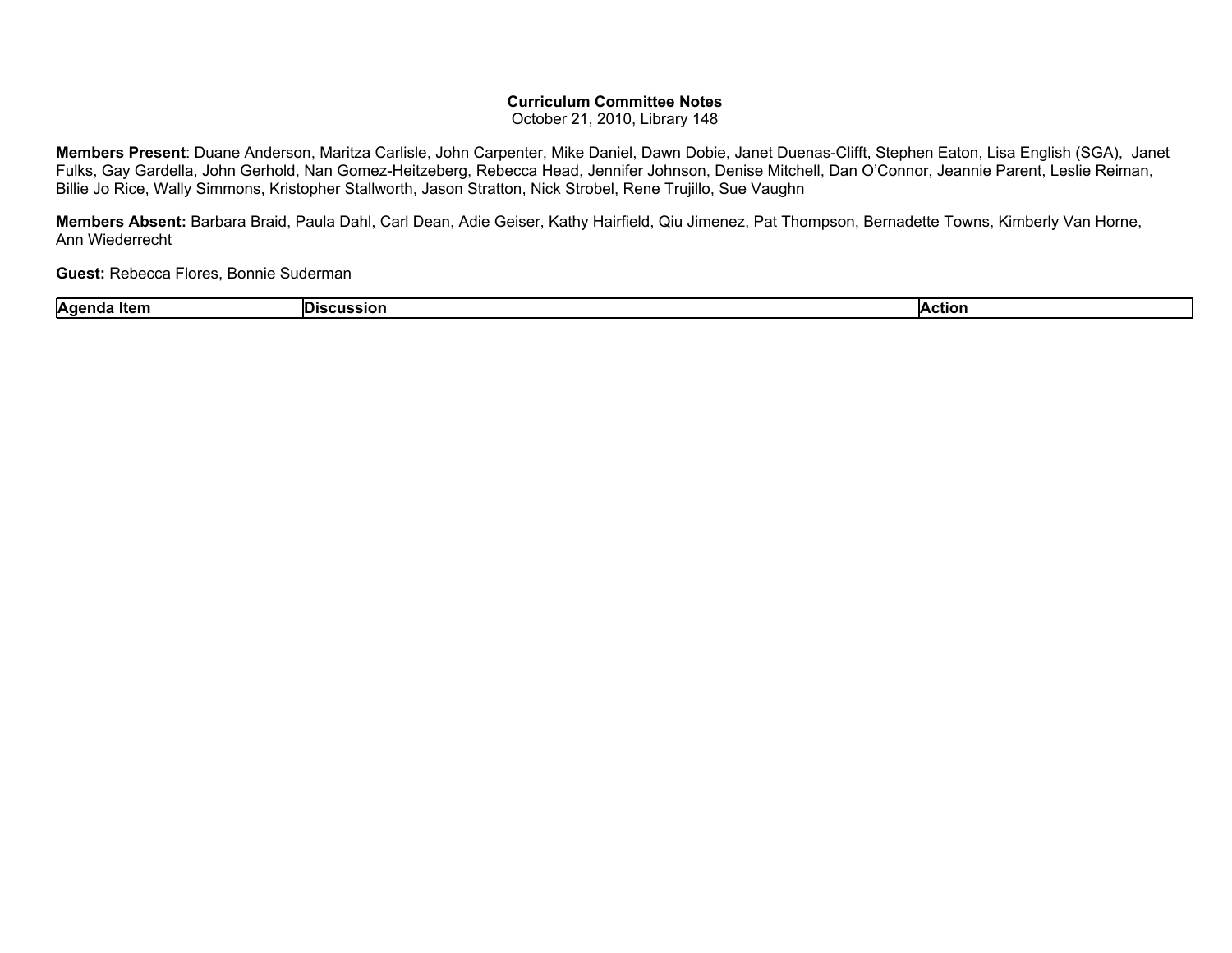| <b>Consent Agenda</b> | The following curriculum was presented for a first read:                                   |                                              |
|-----------------------|--------------------------------------------------------------------------------------------|----------------------------------------------|
|                       | <b>Performing Arts</b>                                                                     |                                              |
|                       | MUSC B230a Music Laboratory                                                                |                                              |
|                       | MUSC B230b Music Laboratory                                                                |                                              |
|                       | MUSC B230c Music Laboratory                                                                |                                              |
|                       |                                                                                            |                                              |
|                       | Philosophy                                                                                 |                                              |
|                       | PHIL B9<br><b>Critical Thinking and Advanced Composition</b>                               |                                              |
|                       | PHIL B <sub>18</sub>                                                                       |                                              |
|                       | <b>History of Ancient Philosophy</b>                                                       |                                              |
|                       | <b>Physical Science</b>                                                                    |                                              |
|                       | GEOG B1<br>Physical Elements of Geography                                                  |                                              |
|                       | <b>GEOG B1L</b><br>Physical Geography Laboratory                                           |                                              |
|                       | GEOG B <sub>2</sub><br>Human Geography                                                     |                                              |
|                       |                                                                                            |                                              |
|                       | GEOG B3<br>Introduction to Weather and Climate                                             |                                              |
|                       | <b>Social Science</b>                                                                      |                                              |
|                       | CHST B30a<br><b>Early Chicano History</b>                                                  |                                              |
|                       | HIST B30b/CHST B30b History of the Chicanos in the Southwest                               |                                              |
|                       | HIST B36                                                                                   |                                              |
|                       | History of Native American Indians                                                         |                                              |
|                       | POLS B <sub>2</sub><br><b>Comparative Government</b>                                       |                                              |
|                       | POLS <sub>B3</sub><br><b>International Politics</b>                                        |                                              |
|                       | Janet Fulks is collecting feedback about the curriculum and putting comments into          |                                              |
|                       | CurricUNET. She has asked the originators to address questions; if questions are not       |                                              |
|                       | addressed, the curriculum is removed from the approval queue. The committee looked         |                                              |
|                       |                                                                                            |                                              |
|                       | She said that conflicting comments were recd about SLOs; some members liked the            | Rene Trujillo moved, and John Gerhold        |
|                       | SLOs, and some did not. There were concerns about the SLO's for CHST B30b and              | seconded, to pull HIST B30a and              |
|                       | HIST B30a. Nan asked if the comments regarding the SLOs for HIST B36 had been              | CHST B30b from the consent agenda            |
|                       | addressed. The committee looked at the SLO's in CurricUNET, and the originators            | in order to get further information on       |
|                       | responded to the feedback by revising the SLOs. Nan suggested the idea of adding a         | the COR. Motion passed.                      |
|                       | checklist to CurricUNET advising faculty about things that affect articulation, such as UC |                                              |
|                       | requirements for textbook recency and number of writing assignments.                       | MUSC B230abc will be pulled off the          |
|                       |                                                                                            |                                              |
|                       | There was discussion about the feedback and the status of the feedback. A lot of the       | agenda for further work on linking up        |
|                       |                                                                                            | the evaluation with the SLO's. John          |
|                       | questions have been addressed in CurricUNET.                                               | <b>Gerhold will send the correction out.</b> |
|                       | It was questioned why MUSC B230abc are identical. The State assigns a different            |                                              |
|                       | course control number for each abc taught and sees them as individual courses.             |                                              |
|                       | Likewise, each abc section is a separate course in Banner. Janna said that depending       |                                              |
|                       | on how the course is scheduled, there could be another course control number and a         |                                              |
|                       |                                                                                            |                                              |
|                       | separate banner screen for a, b, c, ab, ac, ad, etc. It just depends on how courses are    |                                              |
|                       | scheduled, so that is why they are entered separately into CurricUNET.                     |                                              |
|                       | Janet said the SLO assessment component will be in the SLO component module                | Dawn Dobie moved, and Wally                  |
|                       | where the data will be submitted by individual faculty and by sections—not as a COR        |                                              |
|                       |                                                                                            | Simmons seconded, to move the                |